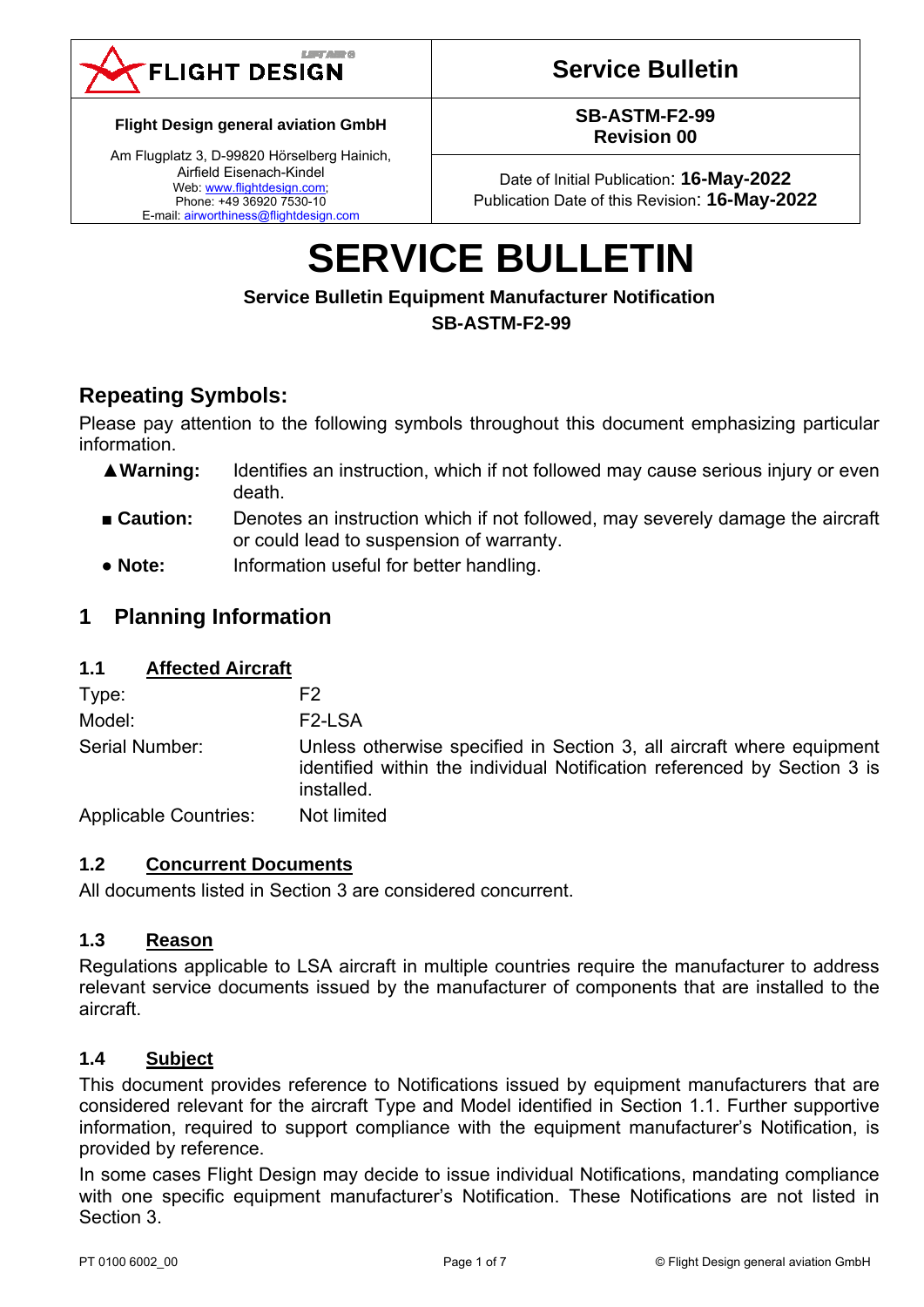

#### **Flight Design general aviation GmbH**

Am Flugplatz 3, D-99820 Hörselberg Hainich, Airfield Eisenach-Kindel Web: www.flightdesign.com; Phone: +49 36920 7530-10 E-mail: airworthiness@flightdesign.com

## **SB-ASTM-F2-99 Revision 00**

Date of Initial Publication: **16-May-2022**  Publication Date of this Revision: **16-May-2022**

▲**Warning:** This document does not relieve the owner / operator from its duty to verify the knowledge of, and compliance with all applicable Notifications issued by the equipment manufacturer.

## **1.5 Compliance**

Individual compliance schedules are identified in Section 3, along with each individual Notification.

Verification if all equipment manufacturer notifications are complied with is required at each annual inspection. This includes verification of those information referenced by this document, and verification for further Notifications issued by the manufacturer directly.

▲**Warning:** Non-compliance with these instructions could result in further damages, personal injuries or death.

## **1.6 Approval**

This SB is approved by the aircraft manufacturer i.a.w. ASTM F2483 for conduct on affected aircraft as defined in 1.1. Subsequent to complete and correct conduct of this SB the aircraft being maintained in compliance with this Notification will still meet the requirements of the applicable ASTM design and performance specification.

## **1.7 Type of Maintenance**

Individual type of maintenance (Line or Heavy) is identified in Section 3, along with each individual Notification.

## **1.8 Personnel Qualifications**

Individual personnel qualification requirements are identified in Section 3, along with each individual Notification.

The following codes of qualification are used:

- 1. Owner / Operator
- 2. National maintenance and inspection regulations as applicable for line maintenance apply. It is the duty of the owner / operator to identify the equivalent level for its country of operation.
- 3. National maintenance and inspection regulations as applicable for heavy maintenance apply. It is the duty of the owner / operator to identify the equivalent level for its country of operation.
- 4. For US LSA aircraft: Repairman, Light Sport Aircraft-Maintenance (RLSA-M) holds a repairman certificate (light sport aircraft) with a maintenance rating, A&P, IA or an FAA repair station.
- 5. Airplane manufacturer.
- 6. Task specific training required.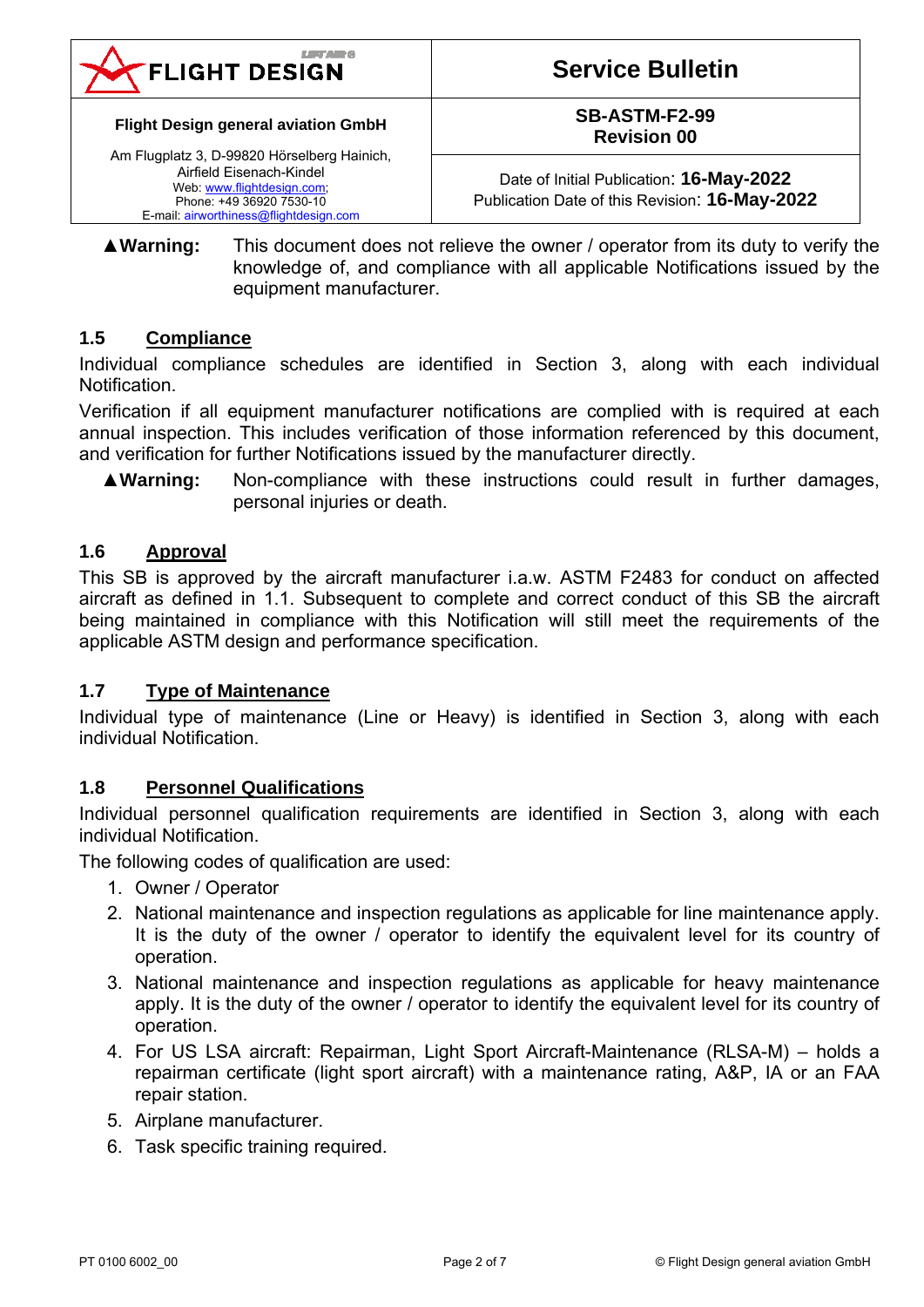

#### **Flight Design general aviation GmbH**

Am Flugplatz 3, D-99820 Hörselberg Hainich, Airfield Eisenach-Kindel Web: www.flightdesign.com; Phone: +49 36920 7530-10 E-mail: airworthiness@flightdesign.com

**SB-ASTM-F2-99 Revision 00** 

Date of Initial Publication: **16-May-2022**  Publication Date of this Revision: **16-May-2022**

## **1.9 Release to Service**

Compliance with this SB must be confirmed by an aircraft inspector according to the national applicable regulations for the country of registry of the aircraft.

Conduct with this SB must be logged in the aircraft logbook with date and signature of the responsible Person according to national regulations.

#### **1.10 Weight and Balance**

In cases where the effect to empty aircraft weight and CG is significantly below 0.45 kg (1 lb), reweighing of the aircraft may be omitted in compliance with FAA publication AC 43.13-1B. Unless otherwise explicitly specified within Section XY, it is in the responsibility of the person providing release to service to verify, if this exemption is applicable. The decision must be recorded, along with the release to service.

▲**Warning:** When the exemption according to AC 43.13-1B has been used already for earlier maintenance events on the aircraft, or when other maintenance events are conducted in parallel and the weight changes of the individual events add up to more than 0.45 kg (1 lb), re-weighing of the aircraft is required for the sum of the effects.

#### **1.11 References**

References are provided directly in Section 3, as applicable.

#### **1.12 Superseded Documents**

- none -

#### **1.13 Contact Details**

For further information on conduct of this SB, or to report any Safety of Flight or Service Difficulty issues contact your Distributor responsible for your country. Your Distributor can be located via the Flight Design website: www.flightdesign.com under "Dealer Location".

Specific contact in USA:

Flight Design USA P.O. Box 325 South Woodstock, CT 06267 Tel: 860 963 7272 / Fax: 860 963 7152 Web: www.flightdesignUSA.com E-Mail: airworthiness@flightdesignUSA.com

In cases where the local distributor is not known or available contact Flight Design GmbH directly: airworthiness@flightdesign.com.

#### **1.14 Disclaimer**

This Service Bulletin has been generated with utmost care. Nevertheless errors and misunderstandings can never be fully excluded. In case of any doubts the applicant of this Service Bulletin is requested to contact Flight Design immediately to clarify the issue.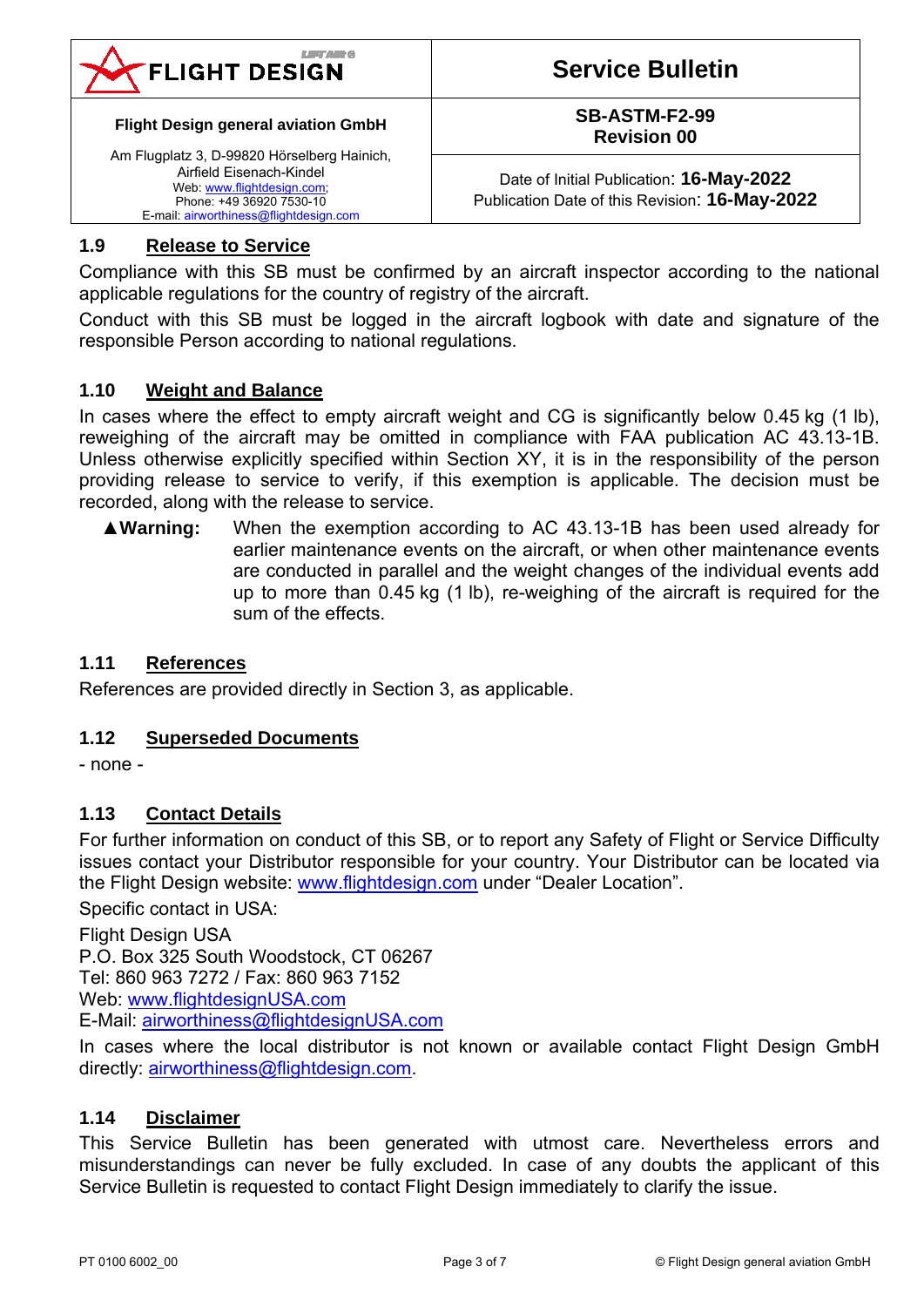

# **Service Bulletin**

#### **Flight Design general aviation GmbH**

Am Flugplatz 3, D-99820 Hörselberg Hainich, Airfield Eisenach-Kindel Web: www.flightdesign.com; Phone: +49 36920 7530-10 E-mail: airworthiness@flightdesign.com

#### **SB-ASTM-F2-99 Revision 00**

Date of Initial Publication: **16-May-2022**  Publication Date of this Revision: **16-May-2022**

## **2 Resources**

See individual Notifications listed in Section 3.

## **3 Instructions**

The subsequent information is provided in groups by equipment manufacturer.

Webpage addresses are subject to change and not under control of Flight Design. In case the listed web address is not functional, check for updated web address of the equipment manufacturer. When unable to locate the correct web address, contact Flight Design.

Each individual item is applicable to a specific aircraft, when the relevant equipment is installed to this aircraft, and when the referenced Notification identifies the individually installed equipment as affected. Definitions provided by Flight Design as part of this table may supersede the definitions of the equipment manufacturer Notification.

When concurrent FD documents are listed, these FD documents are mandatory to demonstrate compliance with the relevant Notification.

Notes are always provided at the end of each individual table, identified by numbers per each individual table.

It is possible that Flight Design has decided to issue individual Notifications, mandating compliance with a Notification issued by one equipment manufacturer. These Notifications are not listed in Section 3.

- ▲**Warning:** Presence of information in the subsequent tables does not relieve the owner / operator from its duty to verify the knowledge of, and compliance with all applicable Notifications issued by the equipment manufacturer and through the channels of the equipment manufacturer.
- **Note:** Document references are always intended to point to the latest revision of a document as issued by the document owner, unless explicitly identified otherwise.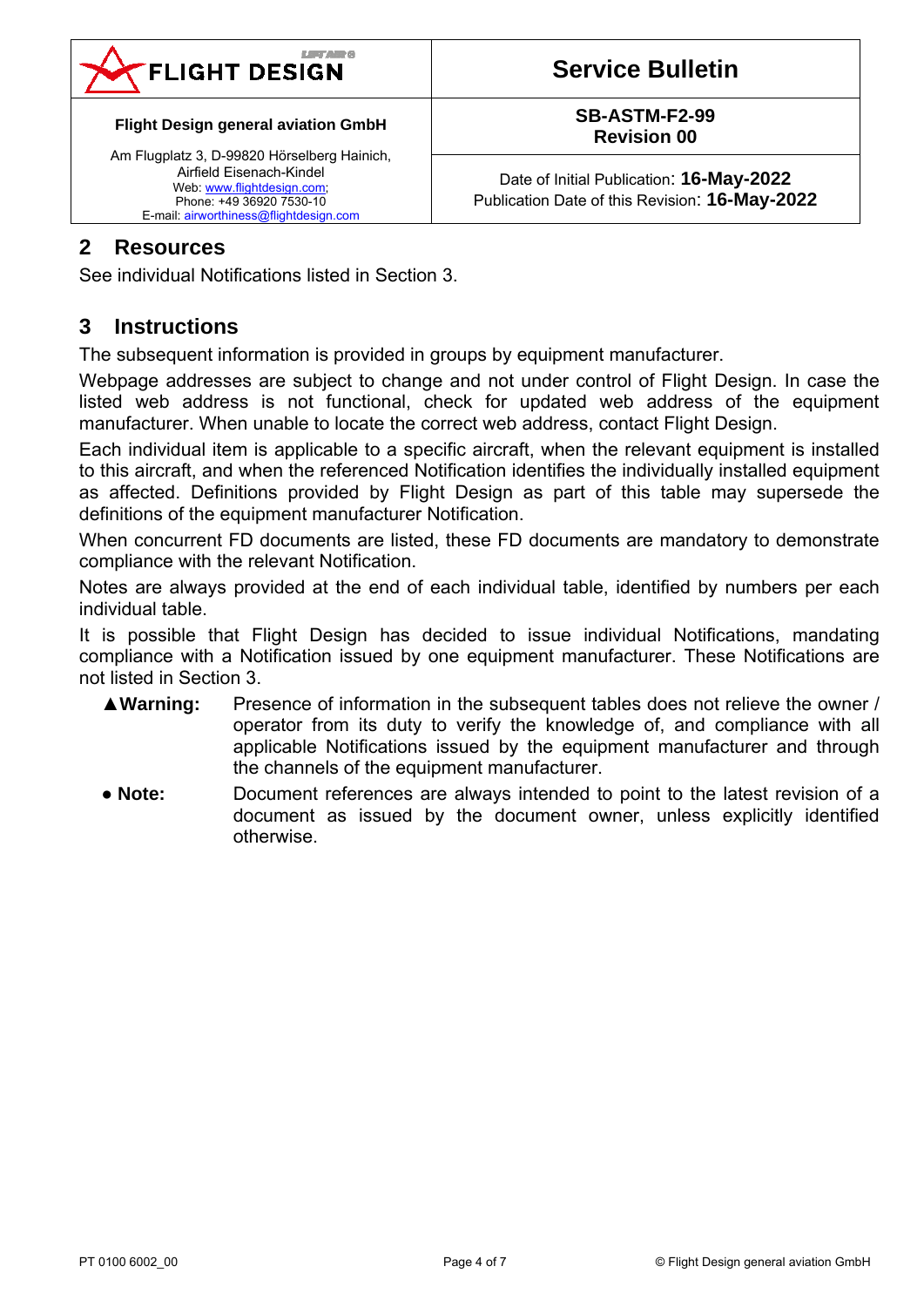| <b>LIFT AND O</b><br><b>X FLIGHT DESIGN</b>                                                                                                                              | <b>SERVICE BULLETIN</b>                                                                  |
|--------------------------------------------------------------------------------------------------------------------------------------------------------------------------|------------------------------------------------------------------------------------------|
| <b>Flight Design general aviation GmbH</b>                                                                                                                               | SB-ASTM-F2-99; Revision 00                                                               |
| Am Flugplatz 3, D-99820 Hörselberg Hainich,<br>Airfield Fisenach-Kindel<br>Web: www.flightdesign.com; Phone: +49 36920 7530-10<br>E-mail: airworthiness@flightdesign.com | Date of Initial Publication: 16-May-2022; Publication Date of this Revision: 16-May-2022 |

## **3.1 Notifications issued by ROTAX**

ROTAX notifications are published by and under the responsibility of ROTAX at the following web location:

http://www.flyrotax.com/customer-serviceImpressum/technical-publications.aspx

| <b>Equipment Manufacturer</b><br><b>Document</b> | <b>Document Title</b>                                                        | <b>Applicability</b><br>(Type / Model) | Mandatory /<br>Optional /<br><b>On Condition</b> | <b>Compliance</b> | Concurrent<br><b>FD Document</b> | <b>Notes</b> |
|--------------------------------------------------|------------------------------------------------------------------------------|----------------------------------------|--------------------------------------------------|-------------------|----------------------------------|--------------|
| SB-912 i-013 / SB-915 i-012                      | Replacement of electrical fuel pump(s) for<br><b>ROTAX® Aircraft Engines</b> | F <sub>2</sub> -LSA                    | Mandatory                                        | as per Rotax SB   | n/a                              | n/a          |

## **3.2 Notification issued by BRS Inc.**

Currently no Notification referenced from here.

#### **3.3 Notifications issued by JUNKERS PROFLY**

Currently no Notification referenced from here.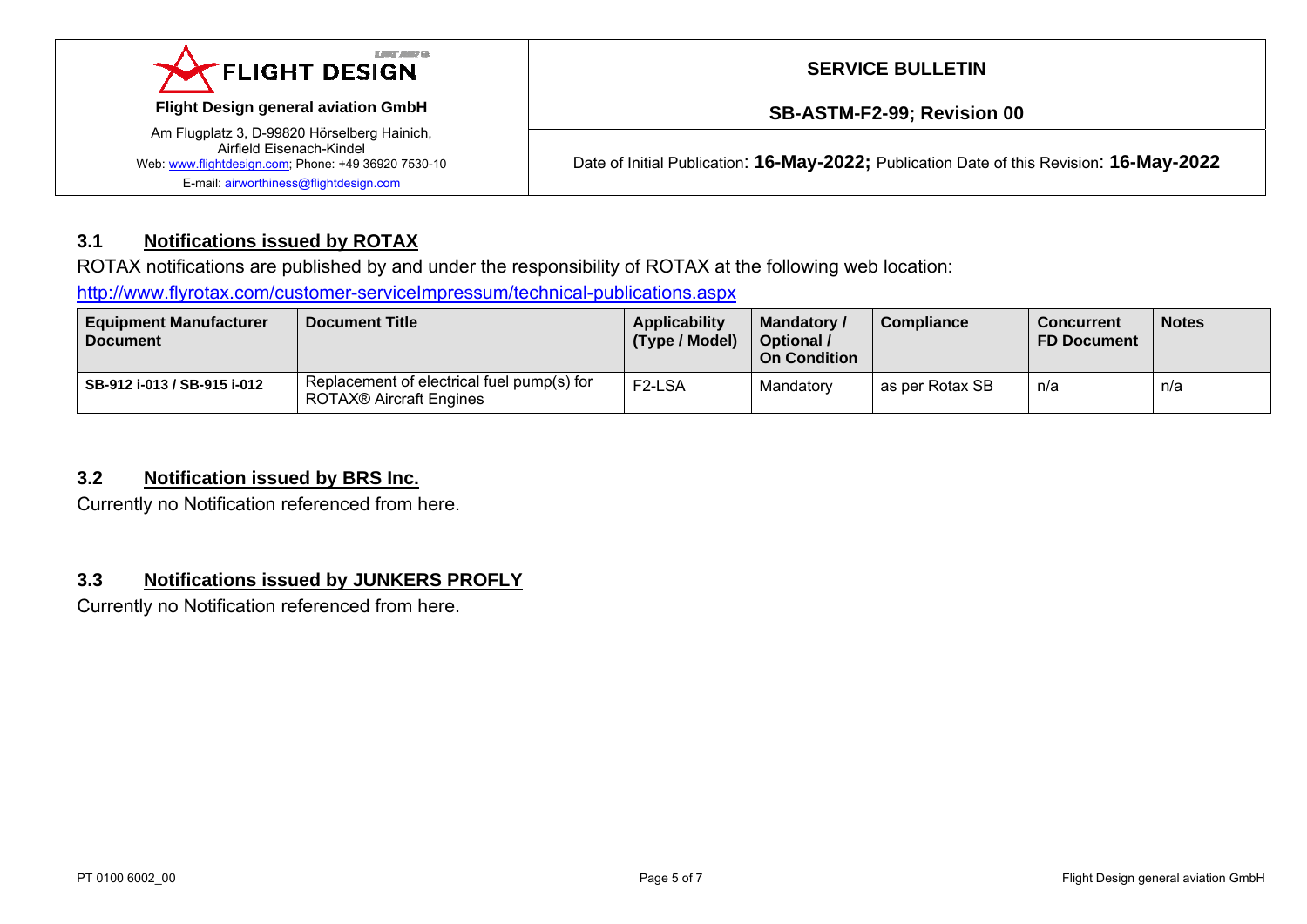| <b>LIFTARY</b><br><b>XX FLIGHT DESIGN</b>                                                                                                                                | <b>SERVICE BULLETIN</b>                                                                  |
|--------------------------------------------------------------------------------------------------------------------------------------------------------------------------|------------------------------------------------------------------------------------------|
| <b>Flight Design general aviation GmbH</b>                                                                                                                               | SB-ASTM-F2-99; Revision 00                                                               |
| Am Flugplatz 3, D-99820 Hörselberg Hainich,<br>Airfield Eisenach-Kindel<br>Web: www.flightdesign.com; Phone: +49 36920 7530-10<br>E-mail: airworthiness@flightdesign.com | Date of Initial Publication: 16-May-2022; Publication Date of this Revision: 16-May-2022 |

## **3.4 Notifications issued by GARMIN**

GARMIN notifications are published by and under the responsibility of GARMIN at the following web location:

https://www.garmin.com/en-US/aviationalerts/

| <b>Equipment Manufacturer</b><br><b>Document</b> | <b>Document Title</b>                                      | Applicability<br>(Type / Model) | <b>Mandatory /</b><br>Optional /<br><b>On Condition</b> | <b>Compliance</b> | Concurrent<br><b>FD Document</b> | <b>Notes</b> |
|--------------------------------------------------|------------------------------------------------------------|---------------------------------|---------------------------------------------------------|-------------------|----------------------------------|--------------|
| 22035 A                                          | Jeppesen Chart Products Not Legible While<br>In Night Mode | F <sub>2</sub> -LSA             | advisory                                                | n/a               | n/a                              | n/a          |
| 2157 D                                           | ADS-B, ADS-R, and TIS-B Traffic Accuracy                   | F <sub>2</sub> -LSA             | advisory                                                | n/a               | n/a                              | n/a          |

## **3.5 Notifications issued by SENSENICH**

Currently no Notification referenced from here.